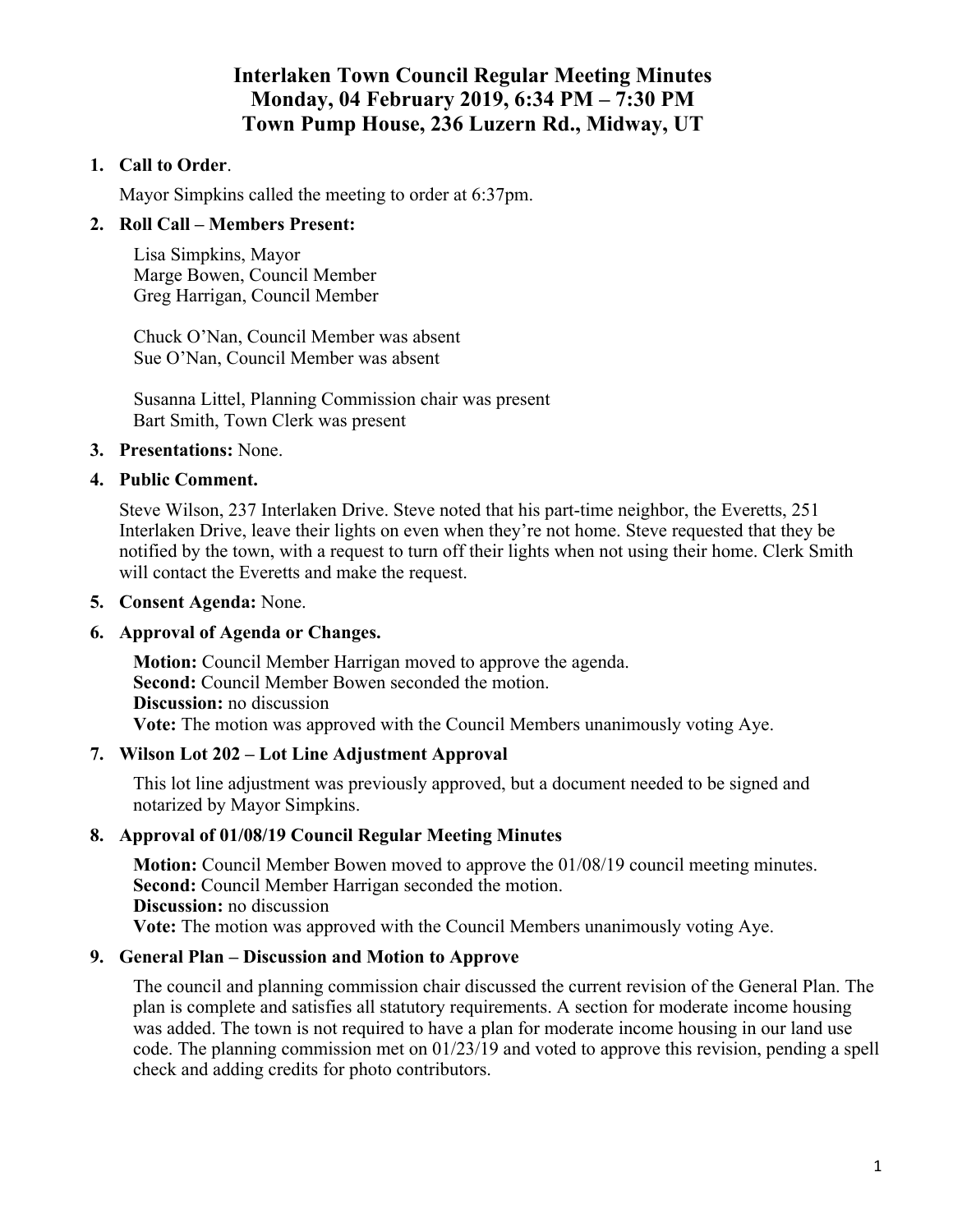**Motion:** Council Member Harrigan moved to approve the General Plan as approved and submitted by the planning commission.

**Second:** Council Member Bowen seconded the motion.

**Discussion:** no discussion

**Vote:** The motion was approved with the Council Members unanimously voting Aye.

Clerk Smith will provide the names of photo contributors to the PC and send a notice to the town regarding approval of the general plan, and post it online.

# **10. Pump House Generator Project and Dumpster Site**

Simpkins reported that Epic has completed their preliminary design work, and something should be available for review in the next couple days. Simpkins noted that a hot water tank and rolls of carpet were left by the dumpsters. Smith offered to write the Valais HOA a letter asking them to notify their members that the dumpsters were not to be used.

# **11. Financial Matters – Water Billing Update FY2018 and FY2019**

Smith reported that we've collected \$40,709 in the first batch of water payments. He reported that the McDonalds agreed to the proposal presented by the council to waive late fees and reduce their overage bill, if both their outstanding FY2018 and current FY2019 bills were paid on time. There still remains one lot owner who owes their FY2018 water billing.

### **12. Planning Commission – Epic Report and Building Status** (see attached report for details)

Daines, 324 Bern. Work is continuing.

Howard, 330 Bern. No progress.

Frank, 249 Big Matterhorn. They claim that the reseeding was completed. Simpkins asked that their deposits be held until spring when we can verify the reseeding was done satisfactorily.

Sheldon, 272 Jungrau. Almost completed, moving towards final inspection.

Southwick, 281 St. Moritz. Have not yet submitted and excavation permit for material transferred from the Sheldons.

McNaughton, 308 Interlaken. Remodel work continues.

Susanna Littel was concerned about Lot 217, 255 Big Matterhorn, regarding needed reseeding on their hillside. The council discussed the issue and recommended no action be taken.

The planning commission will look into how Wasatch County handles time limits for building permits. They may want to recommend a 2- year limit for the permits.

# **13. Previous Action Items**

### **Lisa Simpkins**

- Get 2 more bids for pump house backup power. Waiting for Epic to complete their design**.**
- Contact CenturyLink regarding high speed internet. Currently working out the details of a proposal with Century Link.

### **Susanna Littell**

- Find out if the Franks reseeded the slope properly. On hold until Spring.
- Complete revisions to excavation and landscaping permit applications. In progress.

### **Bart Smith**

- Check to see if Epic can do a rate study for our water system**.** In progress.
- Send out FY2019 water invoices. Done.
- Recalculate McDonald FY2018 invoice and send it out. Done.